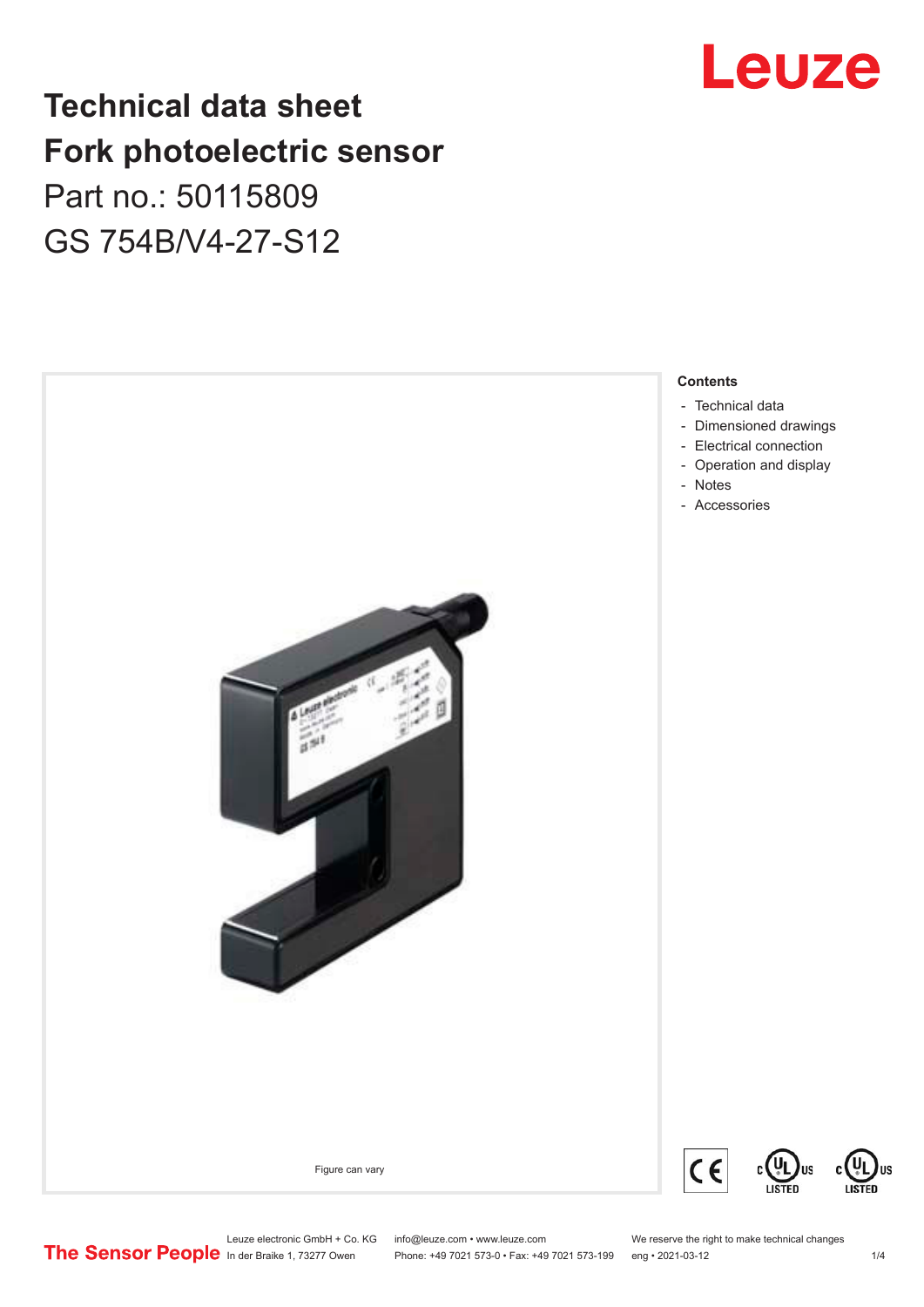## <span id="page-1-0"></span>**Technical data**

# Leuze

| <b>Basic data</b>               |                                                                     |
|---------------------------------|---------------------------------------------------------------------|
| Series                          | 754                                                                 |
| <b>Special version</b>          |                                                                     |
| <b>Special version</b>          | Teach input                                                         |
| <b>Optical data</b>             |                                                                     |
| <b>Measurement field length</b> | 25 mm                                                               |
| <b>Light source</b>             | LED, Infrared                                                       |
| <b>LED light wavelength</b>     | 850 nm                                                              |
| LED group                       | Exempt group (in acc. with EN 62471)                                |
| <b>Object position</b>          | Objects $\leq$ 1 mm should be detected in<br>front of the receiver. |
| Measurement data                |                                                                     |
| Minimum object diameter         | $0.5$ mm                                                            |
| <b>System resolution</b>        | $a: 0.1$ mm (mode $15$ )                                            |
|                                 | b: 0.014 mm (Mode 7)                                                |
| <b>Linearity error</b>          | $00.36$ mm                                                          |
| <b>Electrical data</b>          |                                                                     |
| <b>Protective circuit</b>       | Overvoltage protection                                              |
|                                 | Polarity reversal protection                                        |
|                                 | Short circuit protected                                             |
|                                 |                                                                     |
| Performance data                |                                                                     |
| Supply voltage U <sub>B</sub>   | 18  30 V, DC                                                        |
| <b>Residual ripple</b>          | 15 %, From $U_R$                                                    |
| <b>Open-circuit current</b>     | 60 mA                                                               |
| <b>Inputs</b>                   |                                                                     |
| <b>Activation inputs</b>        |                                                                     |
| Activation/disable delay        | 1 <sub>ms</sub>                                                     |
| <b>Outputs</b>                  |                                                                     |
| Analog outputs                  |                                                                     |
| <b>Type</b>                     | Analog output                                                       |
| Voltage                         | 210V                                                                |
| Analog output 1                 |                                                                     |
| <b>Type</b>                     | Voltage                                                             |
| Inputs/outputs selectable       |                                                                     |
| Input resistance                | $6,000 \Omega$                                                      |
| Switching voltage, outputs      | high: ≥8V                                                           |
|                                 | Low: $\leq$ 2V                                                      |
| Switching voltage, inputs       | high: $\geq 8V$                                                     |
|                                 | Low: $\leq$ 2V                                                      |
|                                 |                                                                     |

**Input/output 1**

Switching output / teach input reversible

| $12 \text{ ms}$ |
|-----------------|
| 300 ms          |
| $0.0123$ s      |
|                 |

#### **Connection**

| <b>Connection 1</b>       |                 |
|---------------------------|-----------------|
| <b>Function</b>           | Signal OUT      |
|                           | Voltage supply  |
| <b>Type of connection</b> | Connector       |
| <b>Thread size</b>        | M <sub>12</sub> |
| <b>Material</b>           | Metal           |
| No. of pins               | $5 - pin$       |

#### **Mechanical data**

| <b>Mouth width</b>      | $27 \text{ mm}$           |
|-------------------------|---------------------------|
| <b>Mouth depth</b>      | 42 mm                     |
| Dimension (W x H x L)   | 19.4 mm x 82.1 mm x 91 mm |
| <b>Housing material</b> | Metal                     |
| <b>Metal housing</b>    | Diecast zinc              |
| Lens cover material     | Plastic / PMMA            |
| Net weight              | 270q                      |

#### **Operation and display**

| Number of LEDs        | 1 Piece(s) |
|-----------------------|------------|
| Type of configuration | Software   |
|                       |            |

#### **Environmental data**

| Ambient temperature, operation | -20  50 °C |
|--------------------------------|------------|
| Ambient temperature, storage   | -30  70 °C |

### **Certifications**

| Degree of protection     | IP 67         |
|--------------------------|---------------|
| <b>Protection class</b>  | Ш             |
| <b>Certifications</b>    | c UL US       |
| <b>Standards applied</b> | IEC 60947-5-2 |

#### **Classification**

| <b>Customs tariff number</b> | 85365019 |
|------------------------------|----------|
| eCl@ss 5.1.4                 | 27270909 |
| eCl@ss 8.0                   | 27270909 |
| eCl@ss 9.0                   | 27270909 |
| eCl@ss 10.0                  | 27270909 |
| eCl@ss 11.0                  | 27270909 |
| <b>ETIM 5.0</b>              | EC002720 |
| <b>ETIM 6.0</b>              | EC002720 |
| <b>ETIM 7.0</b>              | EC002720 |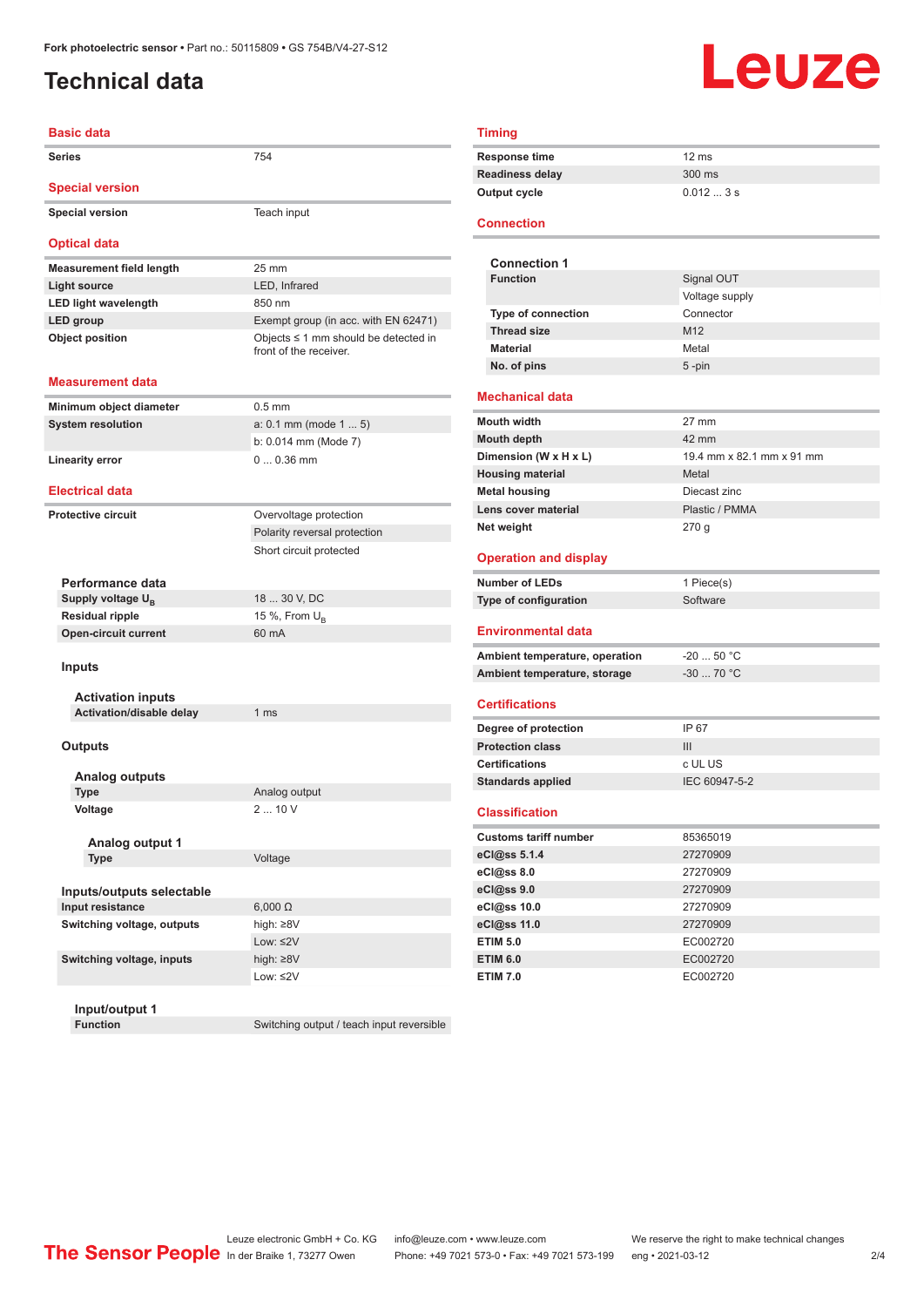## <span id="page-2-0"></span>**Dimensioned drawings**

All dimensions in millimeters



## **Electrical connection**

**Connection 1**

| <b>Function</b>           | Signal OUT     |
|---------------------------|----------------|
|                           | Voltage supply |
| <b>Type of connection</b> | Connector      |
| <b>Thread size</b>        | M12            |
| <b>Type</b>               | Male           |
| <b>Material</b>           | Metal          |
| No. of pins               | $5$ -pin       |
| Encoding                  | A-coded        |

Leuze